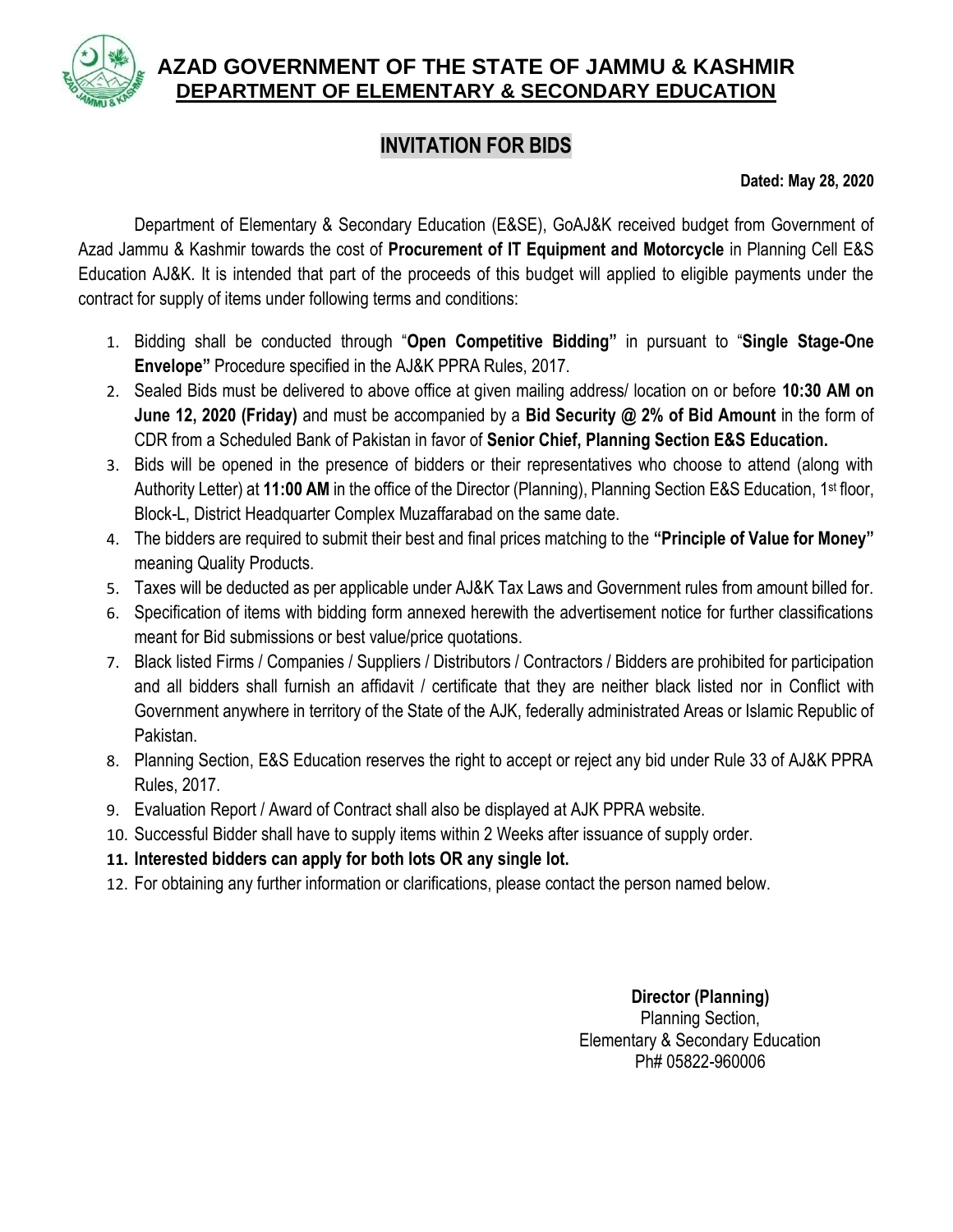## **SPECIFICATION OF PROCUREMENT ITEMS/FORMAT FOR FINANCIAL PROPOSAL**

| Sr.#                 | <b>Item</b>                    | Qty | <b>Specification</b>                                                     | <b>Unit Rate</b> | <b>Total Amount</b> |  |  |  |  |
|----------------------|--------------------------------|-----|--------------------------------------------------------------------------|------------------|---------------------|--|--|--|--|
|                      |                                |     |                                                                          | (Including       | (including All      |  |  |  |  |
| all Taxes)<br>Taxes) |                                |     |                                                                          |                  |                     |  |  |  |  |
| Lot-I (IT Equipment) |                                |     |                                                                          |                  |                     |  |  |  |  |
| 1.                   | Desktop Computer with LCD      | 02  | (Core i5 7th/8th Generation, HDD                                         |                  |                     |  |  |  |  |
|                      | (HP/IBM/DELL/Lenovo)           |     | 500GB 4GB RAM, Wi-Fi, Keyboard,                                          |                  |                     |  |  |  |  |
|                      |                                |     | Mouse, DVD/RW, 19" LCD Monitor)                                          |                  |                     |  |  |  |  |
|                      |                                |     | <b>OR Equivalent OR Higher</b>                                           |                  |                     |  |  |  |  |
| 2.                   | Laptop Branded                 | 01  | 1 year warranty<br>(Core i7 7 <sup>th</sup> /8th generation, 4/8GB       |                  |                     |  |  |  |  |
|                      | (HP/IBM/DELL/Lenovo)           |     | RAM, 500GB Hard Disk, Windows 10                                         |                  |                     |  |  |  |  |
|                      |                                |     | licensed) OR Equivalent OR Higher)                                       |                  |                     |  |  |  |  |
|                      |                                |     | 1 year warranty                                                          |                  |                     |  |  |  |  |
| 3.                   | Printer                        | 01  | Type: Multifunction mono laser                                           |                  |                     |  |  |  |  |
|                      |                                |     | printer.                                                                 |                  |                     |  |  |  |  |
|                      |                                |     | Functions: Print, copy, scan, fax.                                       |                  |                     |  |  |  |  |
|                      |                                |     | Ink: Black toner cartridge.                                              |                  |                     |  |  |  |  |
|                      |                                |     | Connectivity: Ethernet, Wi-Fi, USB,                                      |                  |                     |  |  |  |  |
|                      |                                |     | NFC.                                                                     |                  |                     |  |  |  |  |
|                      |                                |     | Data storage slot: USB port.                                             |                  |                     |  |  |  |  |
|                      |                                |     | Print speed: up to 30 ppm.                                               |                  |                     |  |  |  |  |
|                      |                                |     | Document tray capacity: 250 sheets.<br>Print quality: 1,200 x 1,200 dpi. |                  |                     |  |  |  |  |
|                      |                                |     | Document Feeder: ADF                                                     |                  |                     |  |  |  |  |
|                      |                                |     | Document Feeder Capacity: 35 sheets                                      |                  |                     |  |  |  |  |
|                      |                                |     | Standard Memory: 256 MB                                                  |                  |                     |  |  |  |  |
|                      |                                |     | <b>OR Equivalent OR Higher)</b>                                          |                  |                     |  |  |  |  |
| 4.                   | Portable Projector with tripod | 01  | Resolution: XGA (1024x768)                                               |                  |                     |  |  |  |  |
|                      | screen                         |     | Brightness: 3300 ANSI lumens                                             |                  |                     |  |  |  |  |
|                      |                                |     | Contrast Ratio(FOFO): 15000:1                                            |                  |                     |  |  |  |  |
|                      |                                |     | Aspect Ratio: Native 4:3 (5 aspect                                       |                  |                     |  |  |  |  |
|                      |                                |     | ratio selectable)                                                        |                  |                     |  |  |  |  |
|                      |                                |     | Zoom Ratio: 1.2X                                                         |                  |                     |  |  |  |  |
|                      |                                |     | Connector: PC (D-sub) x2, Video in                                       |                  |                     |  |  |  |  |
|                      |                                |     | (Mini DIN 4 pin), RCA (Video-in),<br>HMDI (1.4), Mini USB Type B, LAN,   |                  |                     |  |  |  |  |
|                      |                                |     | RS232 (DB-9 pin), IR Receiver                                            |                  |                     |  |  |  |  |
|                      |                                |     | (OR Equivalent OR Higher)                                                |                  |                     |  |  |  |  |
|                      |                                |     | with wireless USB dongle,                                                |                  |                     |  |  |  |  |
|                      |                                |     | Tripod Screen: 8"x6"                                                     |                  |                     |  |  |  |  |
| 5.                   | Digital Camera                 | 01  | Type: Digital, AF/AE single-lens reflex                                  |                  |                     |  |  |  |  |
|                      |                                |     | camera with built-in flash                                               |                  |                     |  |  |  |  |
|                      |                                |     | Image Format: Approx. 22.5mm x                                           |                  |                     |  |  |  |  |
|                      |                                |     | 15.0mm (APS-C)                                                           |                  |                     |  |  |  |  |
|                      |                                |     | Compatible<br>Lenses: EF<br>lenses                                       |                  |                     |  |  |  |  |
|                      |                                |     | (including EF-S lenses, excluding EF-                                    |                  |                     |  |  |  |  |
|                      |                                |     | M lenses)<br>Lens Mount: EF mount                                        |                  |                     |  |  |  |  |
|                      |                                |     | Image Sensor: CMOS Sensor                                                |                  |                     |  |  |  |  |
|                      |                                |     | Pixels: Approx. 24.2 megapixels                                          |                  |                     |  |  |  |  |
|                      |                                |     | Shutter (Type/Speed): 1/8000 to 30                                       |                  |                     |  |  |  |  |
|                      |                                |     | sec., bulb                                                               |                  |                     |  |  |  |  |